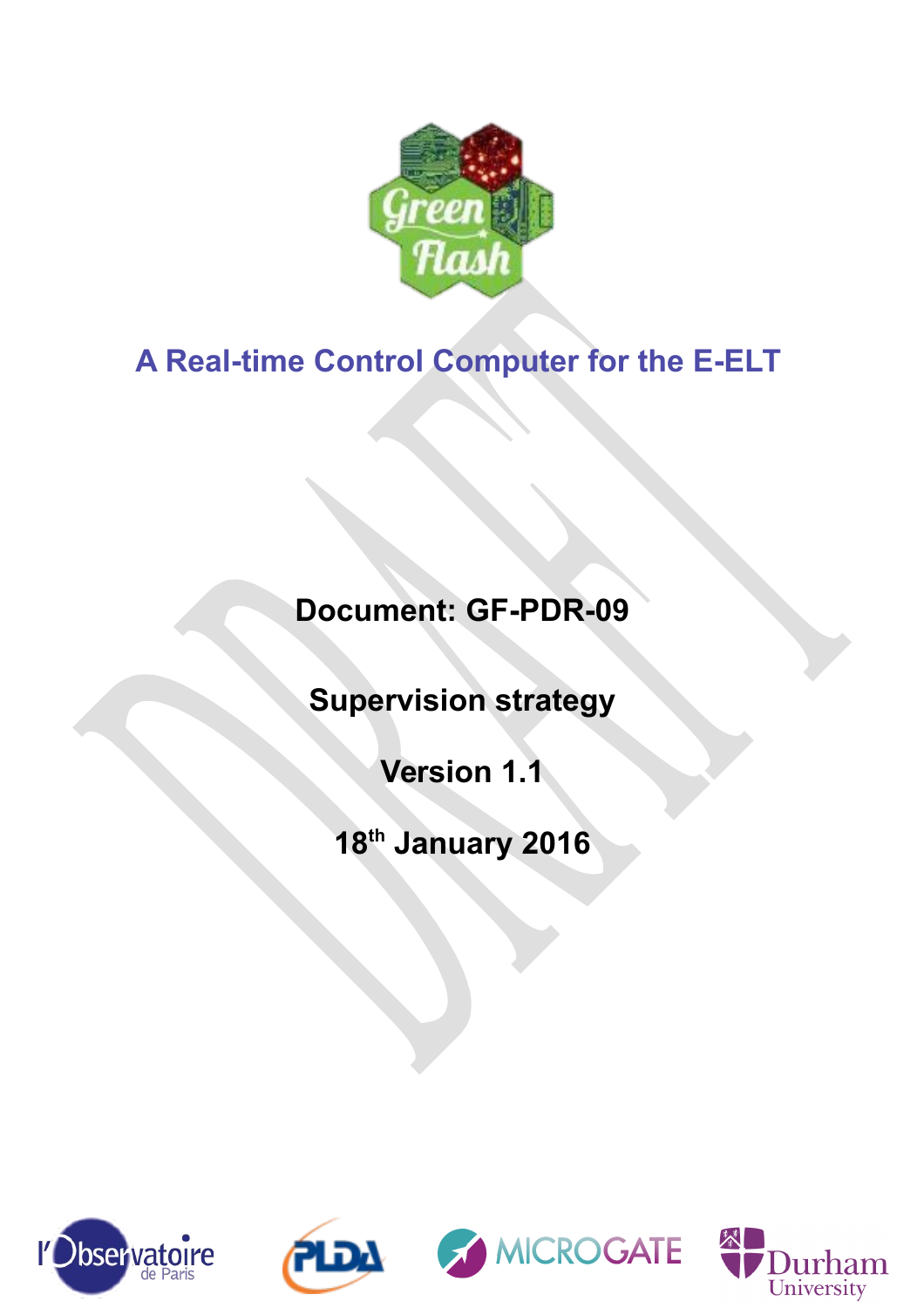Observatoire de Paris Durham University Microgate PLDA



**Supervision strategy**

## **Change Record**

| <b>Version</b> | Date        | <b>Author(s)</b> | <b>Remarks</b>           |
|----------------|-------------|------------------|--------------------------|
| 0.1            | 11 Jan 2016 | D. Gratadour     | Initial skeleton version |
| 0.9            | 15 Jan 2016 | N. Doucet        | Major revisions          |
| 1.0            | 18 Jan 2016 | D. Gratadour     | Final version            |
| 1.1            | 19 Jan 2016 | F. Ferreira      | Minor revisions          |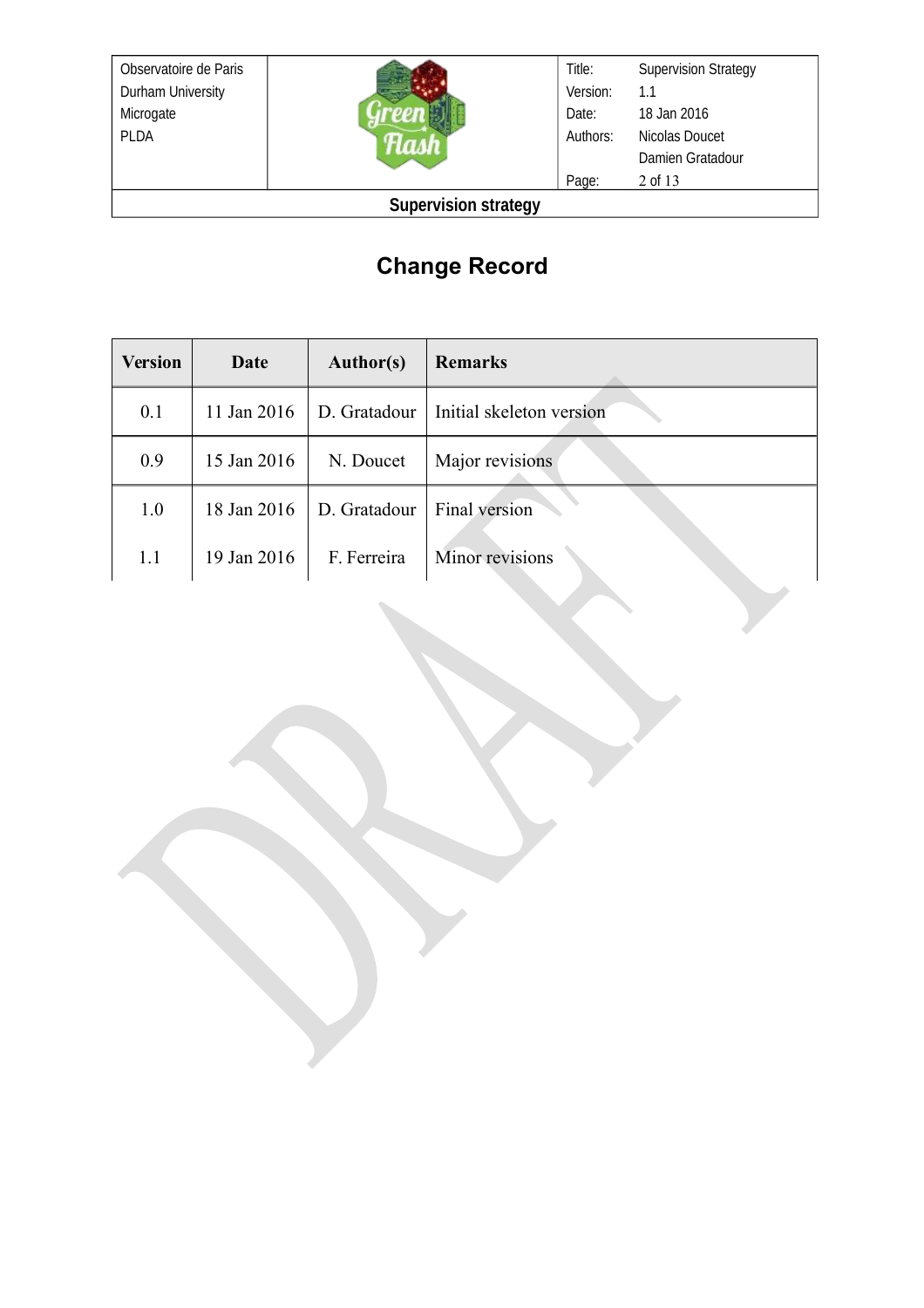| Observatoire de Paris       |  | Title:   | <b>Supervision Strategy</b> |
|-----------------------------|--|----------|-----------------------------|
| Durham University           |  | Version: | 1.1                         |
| Microgate                   |  | Date:    | 18 Jan 2016                 |
| <b>PLDA</b>                 |  | Authors: | Nicolas Doucet              |
|                             |  |          | Damien Gratadour            |
|                             |  | Page:    | 3 of 13                     |
| <b>Supervision strategy</b> |  |          |                             |

## **Applicable Documents (AD)**

These are the Green Flash PDR documents

| No.              | <b>Title</b>                       | Reference | <b>Issue</b> | Date |
|------------------|------------------------------------|-----------|--------------|------|
| AD01             | Introduction                       | GF-PDR-01 |              |      |
| AD02             | Management plan and WP definition  | GF-PDR-02 |              |      |
| AD03             | Requirements Specification         | GF-PDR-03 |              |      |
| AD04             | <b>System Architecture</b>         | GF-PDR-04 |              |      |
| AD05             | Distributed GPUs for real-time HPC | GF-PDR-05 |              |      |
| AD06             | FPGA Solution for hard real-time   | GF-PDR-06 |              |      |
| AD07             | <b>Interconnect Strategy</b>       | GF-PDR-07 |              |      |
| AD <sub>08</sub> | <b>Interface Control Document</b>  | GF-PDR-08 |              |      |
| AD <sub>09</sub> | <b>Supervision Strategy</b>        | GF-PDR-09 |              |      |

# **Reference Documents (RD)**

These are documents external to the Green Flash project

| No. | <b>Title</b> | Reference   Issue | Date |
|-----|--------------|-------------------|------|
|     |              |                   |      |
|     |              |                   |      |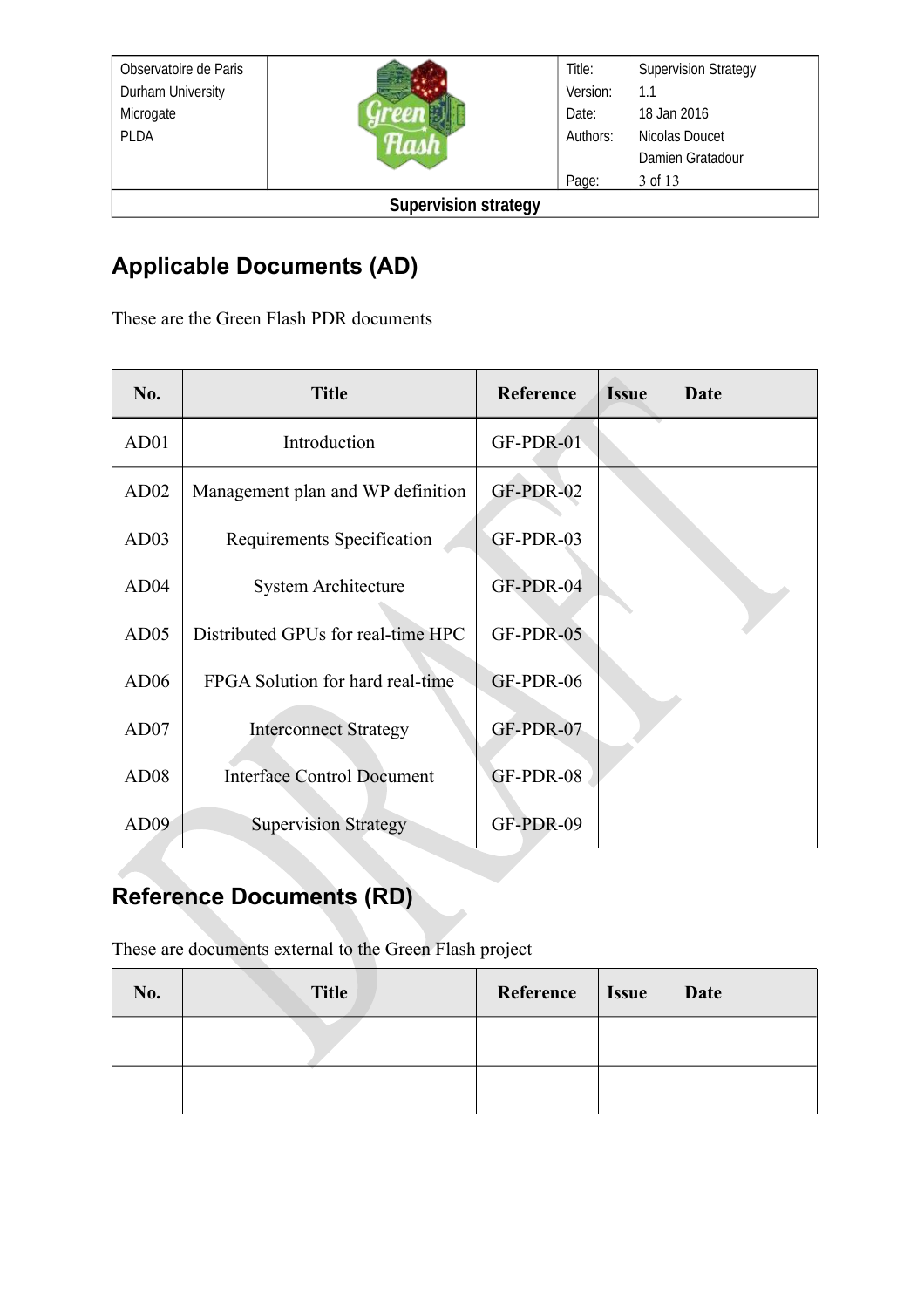| Observatoire de Paris       |  | Title:   | <b>Supervision Strategy</b> |
|-----------------------------|--|----------|-----------------------------|
| Durham University           |  | Version: | 1.1                         |
| Microgate                   |  | Date:    | 18 Jan 2016                 |
| <b>PLDA</b>                 |  | Authors: | Nicolas Doucet              |
|                             |  |          | Damien Gratadour            |
|                             |  | Page:    | 4 of 13                     |
| <b>Supervision strategy</b> |  |          |                             |

## **Acronyms and abbreviations**

#### **Table 1 Acronyms and Abbreviations**

| AD            | Applicable Document                            |
|---------------|------------------------------------------------|
| AO            | <b>Adaptive Optics</b>                         |
| <b>CANARY</b> | Durham/LESIA on-sky AO demonstrator            |
| <b>CPU</b>    | Central Processing Unit                        |
| <b>CUDA</b>   | NVIDIA GPU based software development language |
| <b>DARC</b>   | Durham AO Real-time Controller                 |
| <b>DDS</b>    | Data Distribution Service                      |
| DM            | Deformable Mirror                              |
| <b>DRAGON</b> | Durham laboratory-based AO demonstrator bench  |
| <b>ELT</b>    | <b>Extremely Large Telescope</b>               |
| E-ELT         | European ELT                                   |
| <b>ESO</b>    | European Souther Observatory                   |
| <b>FPGA</b>   | Field Programmable Gate Array                  |
| <b>GPU</b>    | Graphics Processing Unit                       |
| GUI           | Graphical User Interface                       |
| <b>HLS</b>    | <b>High Level Synthesis</b>                    |
| <b>HPC</b>    | <b>High Performance Computing</b>              |
| <b>MIC</b>    | Many Integrated Core                           |
| <b>MVM</b>    | Matrix-Vector Multiplication                   |
| <b>NIC</b>    | Network Interface Controller                   |
| PCIe          | Peripheral Component Interconnect express      |
| RD            | <b>Reference Document</b>                      |
| <b>RTC</b>    | Real-Time Control                              |
| <b>RTL</b>    | Register Transfer Level                        |
| <b>SIMD</b>   | Single Instruction Multiple Data               |
| <b>SPARTA</b> | ESO VLT AO Real-time Control System            |
| <b>SHERE</b>  | VLT Planet finder instrument                   |
| <b>UDP</b>    | <b>User Datagram Protocol</b>                  |
| <b>UK ATC</b> | United Kingdom Astronomical Technology Centre  |
| <b>VLT</b>    | Very Large Telescope                           |
| <b>WFS</b>    | <b>Wave-Front Sensor</b>                       |
| <b>WP</b>     | Work Package                                   |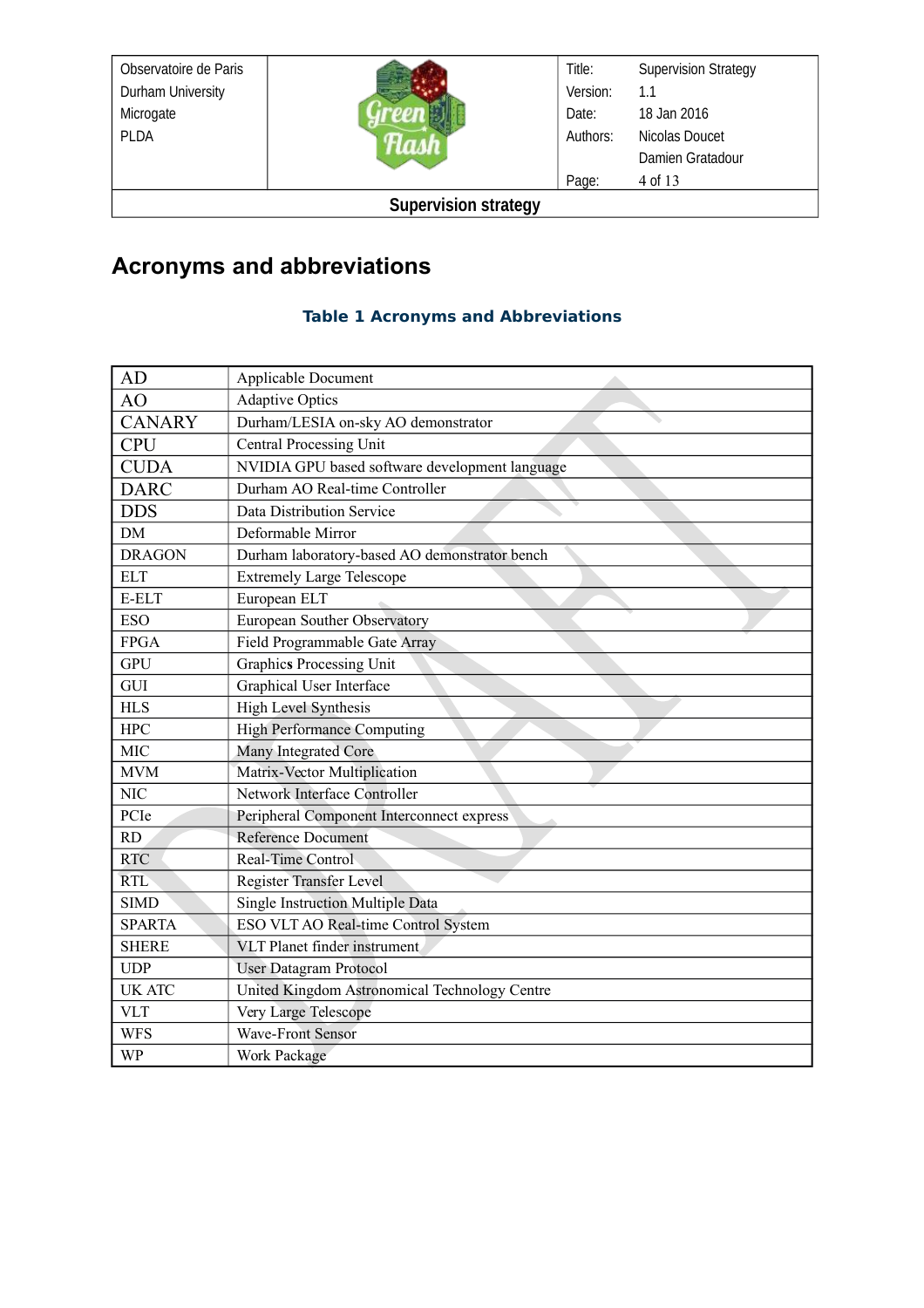Observatoire de Paris Durham University Microgate PLDA



#### **Supervision strategy**

## **Table of Contents**

| 13 |
|----|
|    |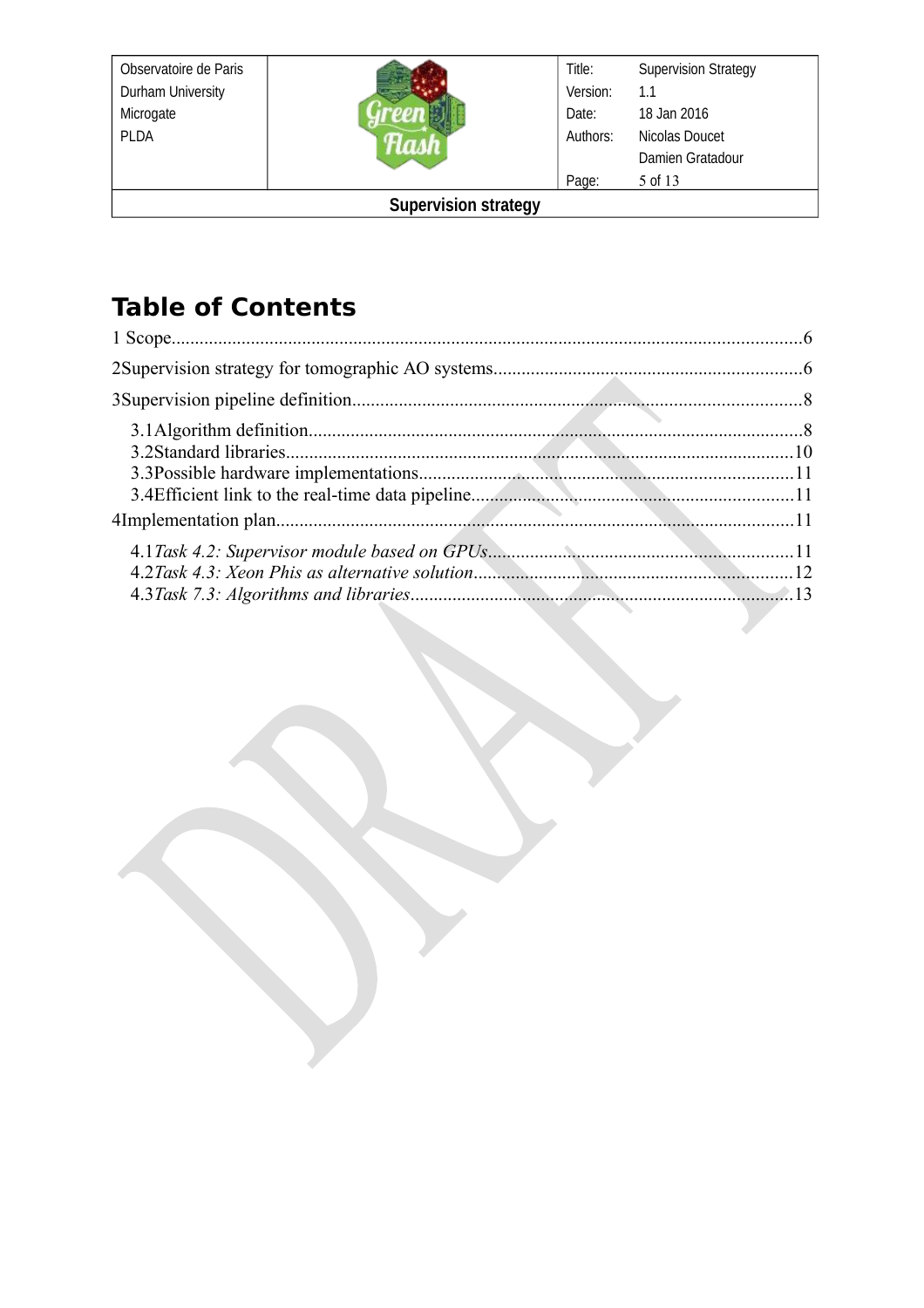| Observatoire de Paris       |  | Title:   | <b>Supervision Strategy</b> |
|-----------------------------|--|----------|-----------------------------|
| Durham University           |  | Version: | 1.1                         |
| Microgate                   |  | Date:    | 18 Jan 2016                 |
| <b>PLDA</b>                 |  | Authors: | Nicolas Doucet              |
|                             |  |          | Damien Gratadour            |
|                             |  | Page:    | 6 of 13                     |
| <b>Supervision strategy</b> |  |          |                             |

## <span id="page-5-1"></span>**1 Scope**

This document specifies the supervision strategy that will be adopted in Green FLASH.

Green FLASH targets the prototyping of a RTC for an E-ELT tomographic AO system dimensioning. In this document we concentrate on the most computationaly challenging part of the supervisor module : the AO loop optimization aiming at providing the real-time AO data pipeline with regular tomographic reconstructor matrix update.

## <span id="page-5-0"></span>**2 Supervision strategy for tomographic AO systems**

A critical subsystem of the AO RTC is the supervisor module. Its role is to feed the RT box at a regular rate with a *reconstructor* matrix, computed from a statistical analysis of the measurements. This process involves the direct inversion of the WFS measurements dense covariance matrix, the size of which being 90k x 90k in our target E-ELT first light instrument. The computational load for the inversion of this dense symmetric matrix, through Cholesky factorization, is quite significant at this scale but can be handled efficiently using GPUs*[1](#page-5-2)* .

We propose to reuse the GPU platform, implemented as a demonstration of concept for the RT box, as a testbed for the supervisor module. The performance of Cholesky inversion will be assessed on this platform reusing the work described above but on an ARM + GPU platform relying programming models like OmpSs. The achievable update rate to the RT box will be demonstrated depending on the cluster dimensioning. The porting effort will be part of an ongoing collaboration with the Extreme Computing Group at KAUST University<sup>[2](#page-5-3)</sup>. More details on this activity is given in the next subsection.

This demonstration of performance relates to the objective 1.4 of the project.

Finally we propose to build a full functionality demonstrator for an AO RTC, using the core components developed in the prototyping phase and scalable to the specifications of the first light E-ELT instruments. The output of the performance assessment of the various prototypes will be used to define the final architecture to be tested. While the RT box and the supervisor module will be tested independently, their interconnection is a critical aspect of this phase of the project. A large (64 Gbytes) matrix must be uploaded to the RT box at a regular rate without interrupting / impacting the AO loop. We will again rely on the smart interconnect concept previously described to implement a custom approach for this regular loop optimization process and measure the achievable rate. This will provide critical inputs to the instruments preliminary design studies in term of achievable AO performance.

Because the final sensors and deformable optics won't be available by the end of the prototyping phase, it is mandatory to implement a simulation strategy providing the essential tools to validate the various features of the final demonstrator. A comprehensive program to develop a real-time simulator is included in the green Flash project. It relies on the use of an efficient simulation code, with various levels of accuracy leading to various simulation frame rates, and the realistic emulation of the interfaces and data transfer protocols from the sensors and to the optics. This work will be based on existing tools (software and hardware) developed at Observatoire de Paris and University of Durham.

Thanks to a low precision simulation mode, the RT box performance determinism will be assessed at

<span id="page-5-2"></span><sup>1</sup> A. Charara et al., Proceedings of the International Conference for High Performance Computing, Networking, Storage and Analysis 2014, DOI: 10.1109/SC.2014.27

<span id="page-5-3"></span><sup>2</sup> http://ecrc.kaust.edu.sa/Pages/Home.aspx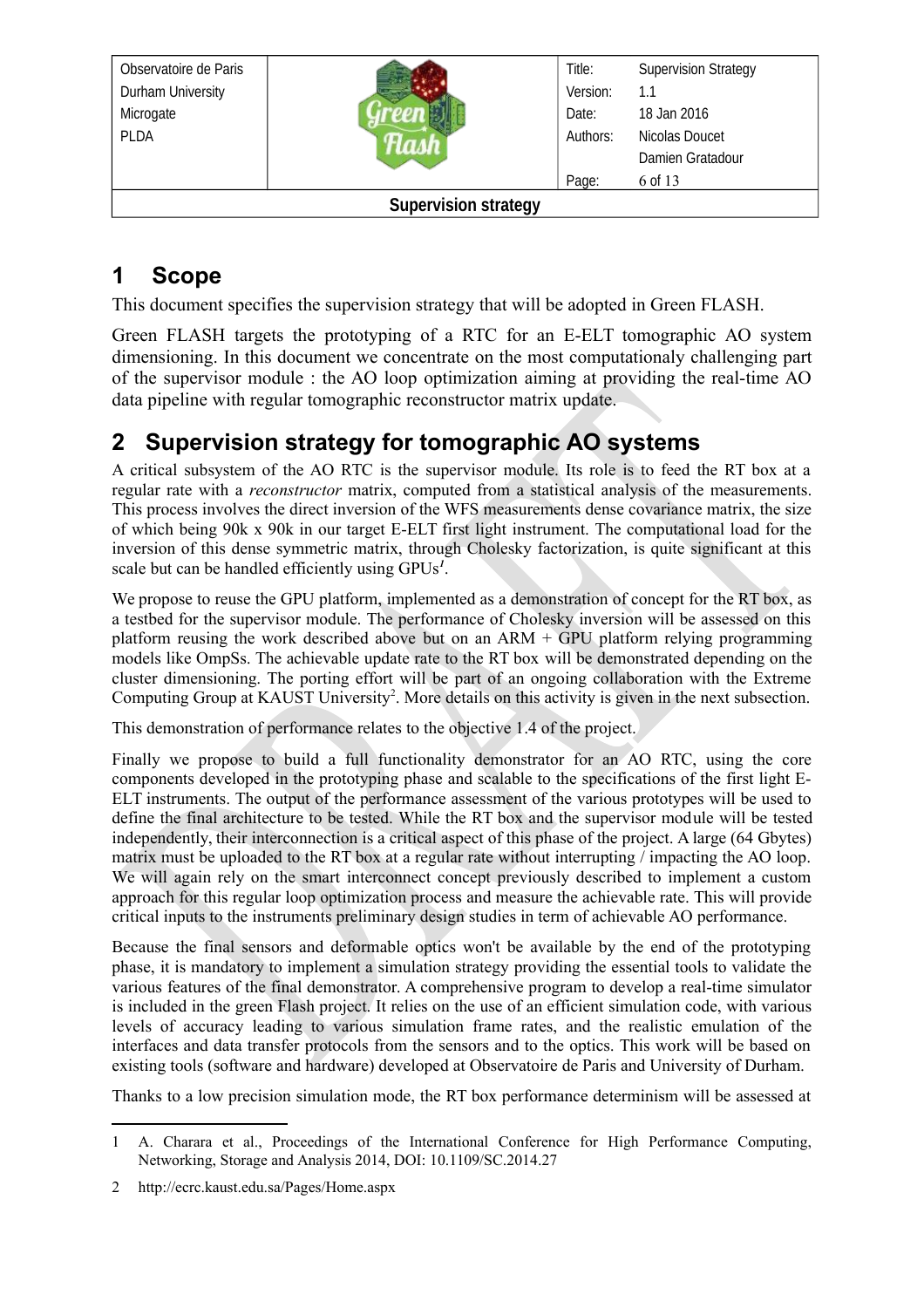| Observatoire de Paris       |  | Title:   | <b>Supervision Strategy</b> |
|-----------------------------|--|----------|-----------------------------|
| Durham University           |  | Version: | 1.1                         |
| Microgate                   |  | Date:    | 18 Jan 2016                 |
| <b>PLDA</b>                 |  | Authors: | Nicolas Doucet              |
|                             |  |          | Damien Gratadour            |
|                             |  | Page:    | 7 of 13                     |
| <b>Supervision strategy</b> |  |          |                             |

maximum frame rate under realistic conditions. In this mode, the simulator is mainly publishing data like a WFS camera would do, at maximum frame rate, and is using the RT box new command vector uploads to measure its response time. A medium precision simulation, including loop retro-action but a simple model for WFS images, will be used to assess the system output reliability at a quasi-realtime rate. The goal here is to validate the control strategy performance in terms of achievable AO correction. A slow high precision simulation mode, will be available to validate the core algorithms and operation protocols under realistic conditions but at reduced frame rate.

This full functionality demonstration relates to obj. 3.1, 3.2 and 3.3 of the project.

The most compute intensive task is the computation of the *reconstructor* matrix. It involves the inversion of a large covariance matrix either through matrix factorization or through direct inversion. In the latter case, an embarrassingly parallel problem with a numerical complexity scaling with  $N^3$ , an optimized implementation should optimize the usage of computing cores rather than the memory bus. However, the underlying algorithms require frequent synchronizing of global communications, which represents a bottleneck that limits performance. This bottleneck will be further exacerbated when concurrency will reach billions of core in Exascale systems and should be addressed as a general issue for the HPC community. Concerning the AO application, optimizing the compute performance means larger update rate of the *reconstructor* matrix hence better image quality at the output of the telescope and incidentally larger science return. Given the matrix size (up to 100k x 100k), and the requirements in terms of update rate (at the scale of the minute), the compute performance should be of the order of 150 to 200 TFLOPS. Considering current GPUs theoretical peak performance for double precision matrix-matrix multiply (at the core of the Cholesky approach for matrix inversion) and ideal scalability in distributed memory configurations, this figure means clustering about 100 GPUs. Our goal is to reduce this number so as to reduce the cost of the infrastructure and maximize its energy efficiency. The AO RTC supervisor module is thus the ideal testbed to assess optimized implementations on a HPC facility of rather moderate size but with strong constraints on time-tosolution.

A collaboration with the MORSE project (Matrices Over Runtime System at Exascale<sup>[3](#page-6-0)</sup>) has allowed us to developed an optimized pipelined approach for the computation of the *reconstructor* matrix<sup>[4](#page-6-1)</sup>. The goal of the MORSE project is to design linear algebra methods that achieve the fastest possible time to an accurate solution on large-scale multicore systems with hardware accelerators, using all the processing power that future high end homogeneous and heterogeneous systems can make available. It relies on the use of a dynamic run time system to schedule computational tasks simultaneously on various compute devices and a data flow programming model based on the use of direct acyclic graphs for an efficient scheduling in which the tasks are executed out-of-order and scheduled according to a critical path for the execution. This efficient approach has allowed us build a new implementation that outperforms asymptotically previous state-of-the-art implementations up to 13 fold speedup.

With Green Flash, new challenges and new opportunities for these innovative programming models designed for Exascale computing could be studied. On one hand, to push further the energy efficiency, we propose to use ARM processors as host CPUs in the supervisor module's nodes. This requires to use new programming models supporting this architecture such as  $OmpSs<sup>5</sup>$ . We plan on developing our collaboration with the MORSE project on that aspect and propose the supervisor prototype of

<span id="page-6-0"></span>3http://icl.cs.utk.edu/morse/

<span id="page-6-1"></span><sup>4</sup> A. Charara et al., Proceedings of the International Conference for High Performance Computing, Networking, Storage and Analysis 2014, DOI: 10.1109/SC.2014.27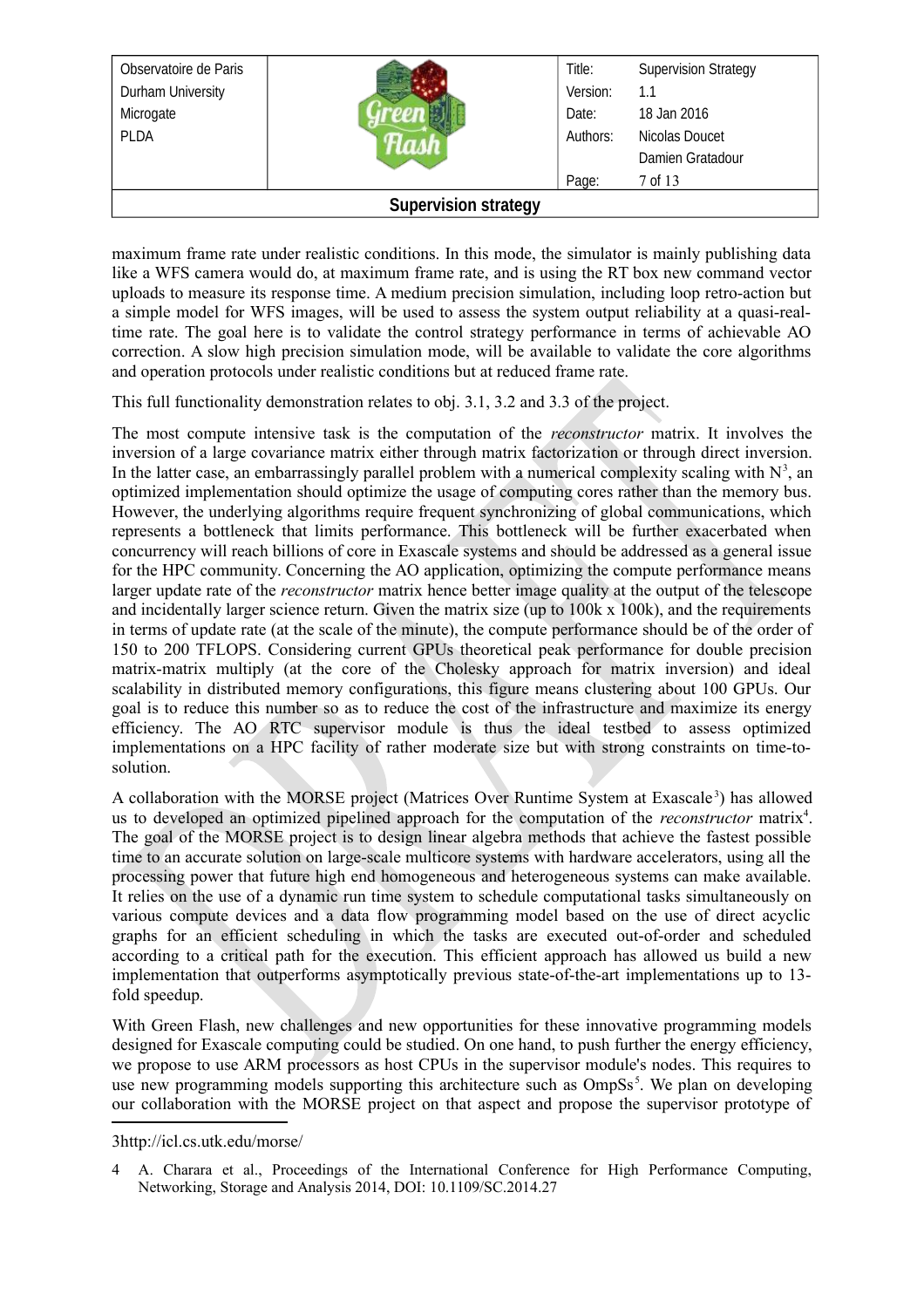| Observatoire de Paris       |  | Title:   | <b>Supervision Strategy</b> |
|-----------------------------|--|----------|-----------------------------|
| Durham University           |  | Version: | 1.1                         |
| Microgate                   |  | Date:    | 18 Jan 2016                 |
| <b>PLDA</b>                 |  | Authors: | Nicolas Doucet              |
|                             |  |          | Damien Gratadour            |
|                             |  | Page:    | 8 of 13                     |
| <b>Supervision strategy</b> |  |          |                             |

Green Flash as a test-bench for the performance assessment of some core components of this library. On the other hand, we believe that the concept of smart interconnect could be efficiently exploited through the use of such programming models. This collaboration will allow us to study how this concept could be integrated in these programming approaches and how it would impact the specifications of these products (available IP cores / blocks, drivers, protocols) for a wider application spectrum.

Despite the importance of emerging massively parallel hardware that is driving a revolution in HPC, it is very often the application software that represents a huge investment in manpower and a resource for the future. This is equally true for commercial packages and for large science applications. Too often, such software is lost when it cannot be ported to newly emerging hardware. This will be a major issue for HPC in the coming decade and for large science projects such as the E-ELT that must be maintained for decades to come. There is also a substantial challenge in writing or modifying application software to take full advantage of parallel processing techniques. This challenge is to write software that is naturally parallel, is abstracted from the hardware and, perhaps above all, can be easily and cheaply maintained over long periods. One approach to all of these problems emerged from the Khronos group in the form of the Open Computer Language, OpenCL. This is an open standard for parallel programming of heterogeneous systems.

The ideal outcome of making use of OpenCL for application software is for it to be immediately portable to different accelerator hardware. Estimating the extent to which this is possible is a current research activity at the CfAI in Durham and will form a part of the evaluation process for the ecosystem for the RTC prototype. Some of the questions that we aim to answer are: Can the same code be run on CPUs, GPUs, MICs and FPGAs with minimal changes? How efficient is such code compared to that optimized by tools dedicated to specific hardware? What is the roadmap for the provision of OpenCL support into the future? The last of these must not be overlooked since the HPC industry must provide support for OpenCL along with emerging new hardware if such an approach is to be practical. Whilst it may not be practical for all of the application code in the prototype RTC to be in OpenCL, there is at the very least a likely role for it in providing an abstraction layer between such software and the RTC hardware. Currently, all of the accelerator hardware mentioned above either is already or is moving towards providing support for OpenCL. This has allowed us to start an investigation into the implementation of AO specific algorithms in OpenCL on multiple hardware platforms. We have already demonstrated that, for one specific AO algorithm, near identical OpenCL code can be run on GPU hardware from the two major suppliers, NVidia and AMD. This evaluation will be extended to include MIC and FPGA accelerators many of which also now support OpenCL.

## <span id="page-7-1"></span>**3 Supervision pipeline definition**

#### <span id="page-7-0"></span>**3.1 Algorithm definition**

The supervisor module provides a tomographic reconstructor matrix given measurements from the wavefront sensors. From those measurements we compute an experimental covariance matrix (called  $C_{mm_e}$ ) between all the measurements, and since it is not possible to get an infinite amount of measurement, this matrix is biased and an other covariance matrix  $(C_{mm_{f}})$  should be fitted to the first one. The fit is done using a least square minimization and a known model ("learn" step). It provides a set of fitted parameters used to compute the fitted matrix ("apply" step). The covariance matrix between the measurements and the measurement of a truth sensor  $\left(\begin{array}{cc} C_{tm} \end{array}\right)$  is also computed

<sup>5</sup> <https://pm.bsc.es/ompss>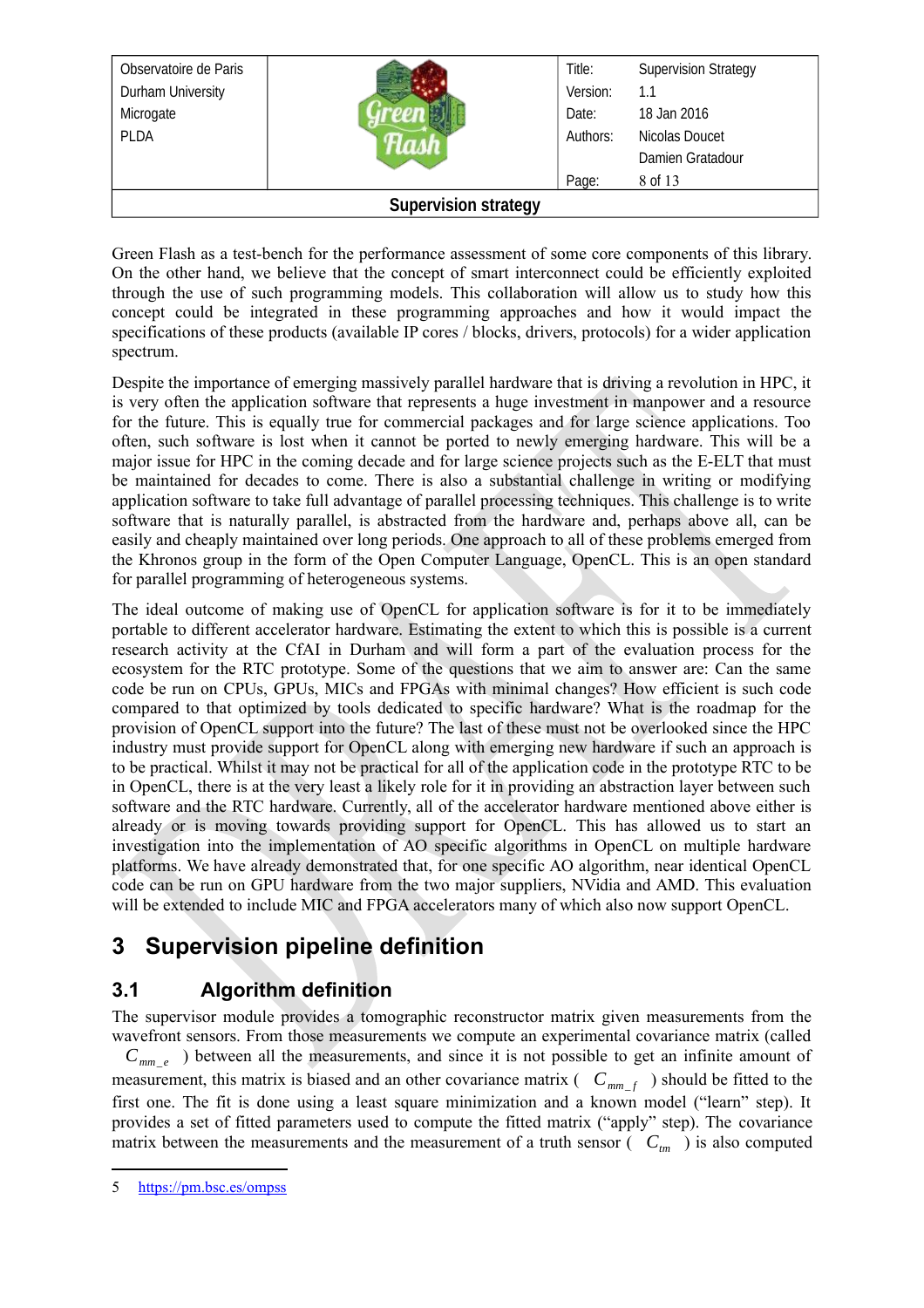| Observatoire de Paris       |  | Title:   | <b>Supervision Strategy</b> |
|-----------------------------|--|----------|-----------------------------|
| Durham University           |  | Version: | 1.1                         |
| Microgate                   |  | Date:    | 18 Jan 2016                 |
| <b>PLDA</b>                 |  | Authors: | Nicolas Doucet              |
|                             |  |          | Damien Gratadour            |
|                             |  | Page:    | 9 of 13                     |
| <b>Supervision strategy</b> |  |          |                             |

from the fitted parameters in the "apply" step. Finally, we compute the product of the  $C_{tm}$  by the inverse of the  $C_{mm_{-}f}$  ( $R' = C_{tm}$ ,  $C_{mm_{-}f}^{-1}$ ) and the tomographic reconstructor as the product of a command matrix  $C_{mat}$  by the previous computed matrix ( $R'$  in the figure below). The command matrix  $C_{\text{mat}}$  is matrix is given and does not need to be computed in this module.



Figure: supervisor module for MOAO

The figure above represents the supervisor module pipeline in the Multiple Object Adaptative Optic (MOAO) case. The Multi Conjugate Adaptative Optics (MCAO) pipeline is similar, except that the *Ctm* matrix is a concatenation of multiple covariance matrices (between measurements and truth

sensors).

Another implementation of the apply step return a modified  $C_{mm-f}$  noted  $C_{\phi m}$  so that the product of the  $C_{tm}$  by the inverse of  $C_{\phi m}$  is the tomographic reconstructor. This implementation requires more parameters for the apply step but the command matrix is no longer needed nor the last matrix matrix multiplication.

Due to the size of the covariance matrix (up to 100k x 100k), two issues arise: the memory required to store the matrices and the time needed to complete the computation of the tomographic reconstructor. The operations of the supervisor module that are the most concerned are the inversion of the fitted covariance matrix and the learn step.

The inverse of the covariance matrix ( $C_{mm_f}$ ) can be computed using a Cholesky factorization. In this case, three steps are required. First a Cholesky factorization, then the inversion of the factorized matrix end finally a symmetric matrix-matrix products. But we might also want to filter some eigenvalues, so a eigenvalue decomposition is also be considered, in this case the steps are an eigenvalue decomposition then filter and symmetric matrix-matrix multiplications.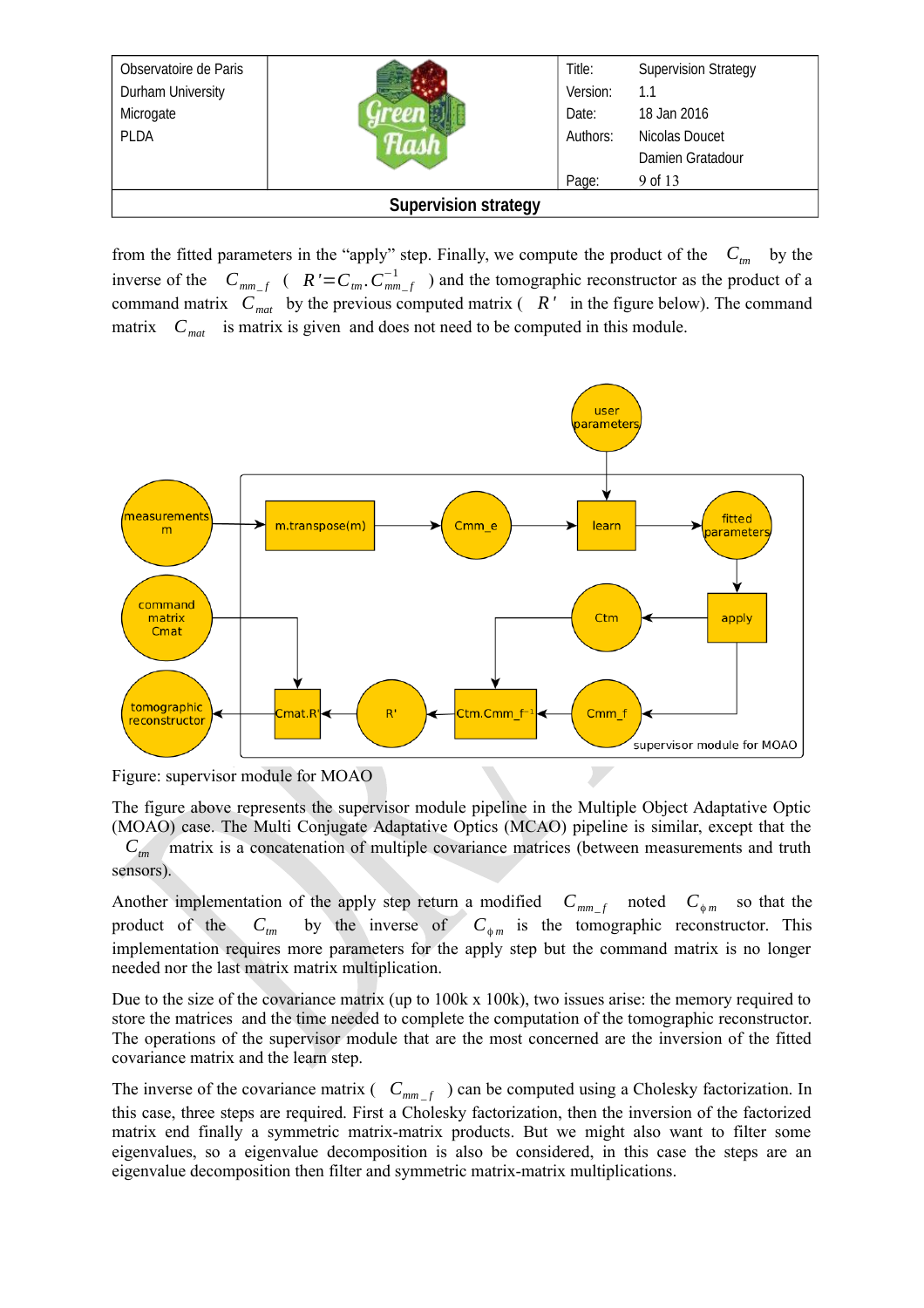| Observatoire de Paris       |  | Title:   | <b>Supervision Strategy</b> |  |
|-----------------------------|--|----------|-----------------------------|--|
| Durham University           |  | Version: | 1.1                         |  |
| Microgate                   |  | Date:    | 18 Jan 2016                 |  |
| <b>PLDA</b>                 |  | Authors: | Nicolas Doucet              |  |
|                             |  |          | Damien Gratadour            |  |
|                             |  | Page:    | 10 of 13                    |  |
| <b>Supervision strategy</b> |  |          |                             |  |

The "learn" step works fine on small cases using the levenberg-marquardt algorithm but this one requires a lot of memory in particular because it needs the Jacobian of the matrix to fit (in our case the covariance matrix of the measurements). Some other methods will be soon tested like the quasi-Newton like BFGS method, or jacobian free algorithm like Newton-Krylov will be studied.

#### <span id="page-9-0"></span>**3.2 Standard libraries**

In order to benefit from the computing power of GPUs, relying on linear algebra packages is necessary. Those libraries include the BLAS (Basic Linear Algebra Subprograms) like cublas- $XT<sup>6</sup>$  $XT<sup>6</sup>$  $XT<sup>6</sup>$  a cuda BLAS for multiple GPUs, clBLAS<sup>[7](#page-9-2)</sup> an openCL BLAS or blasX<sup>[8](#page-9-3)</sup> an improved cuda based BLAS proposes a two levels hierarchical tile caches<sup>[9](#page-9-4)</sup> (this list is not exhaustive as well as the other lists of this section).

In fact we wont be using directly BLAS library because the module require more advanced linear algebra operations like Cholesky factorization. Instead, we will consider high performance linear algebra package, that provide those operations.

- $MAGMA^{10}$  $MAGMA^{10}$  $MAGMA^{10}$  is a dense linear algebra library similar to  $LAPACK$  but for heterogeneous/hybrid architectures, including"Multicore+GPU" systems. MAGMA provide versions for CUDA, OpenCL and Mics. MAGMA is working with StarPU runtime system. We currently have a partnership with developers of this library.
- vienna $CL<sup>11</sup>$  $CL<sup>11</sup>$  $CL<sup>11</sup>$  an incomplete linear algebra library on multicore systems providing support for CUDA, OpenCL and MIC
- CULA<sup>[12](#page-9-7)</sup> is a GPU accelerated linear algebra (with multi GPUs support) but only simple precision library is available for free and support is mentioned for openCL or MIC.
- LibFlame<sup>[13](#page-9-8)</sup> is a portable library for dense matrix computations, providing much of the functionality present in LAPACK. In fact, libflame includes a compatibility layer, FLAPACK, which includes a complete LAPACK implementation, containing its own runtime system: superMatrix. The documentation indicate that GPU routine are implemented.

The previous libraries does not include MPI parallelism for such parallelism we need to look for other libraries like:

 $d$ plasma<sup>[14](#page-9-9)</sup> a dense linear algebra library aiming for distributed systems (MPI) parallelism) with GPU accelerators and also provide support for Xeon Phi

- <span id="page-9-2"></span>7 https://github.com/clMathLibraries/clBLAS
- <span id="page-9-3"></span>8 https://github.com/linnanwang/BLASX
- <span id="page-9-4"></span>9 https://arxiv.org/pdf/1510.05041.pdf
- <span id="page-9-5"></span>10 http://icl.cs.utk.edu/magma/
- <span id="page-9-6"></span>11 http://viennacl.sourceforge.net/
- <span id="page-9-7"></span>12 http://www.culatools.com/
- <span id="page-9-8"></span>13 http://www.cs.utexas.edu/~flame/web/libFLAME.html
- <span id="page-9-9"></span>14 http://icl.cs.utk.edu/dplasma/index.html

<span id="page-9-1"></span><sup>6</sup> https://developer.nvidia.com/cublas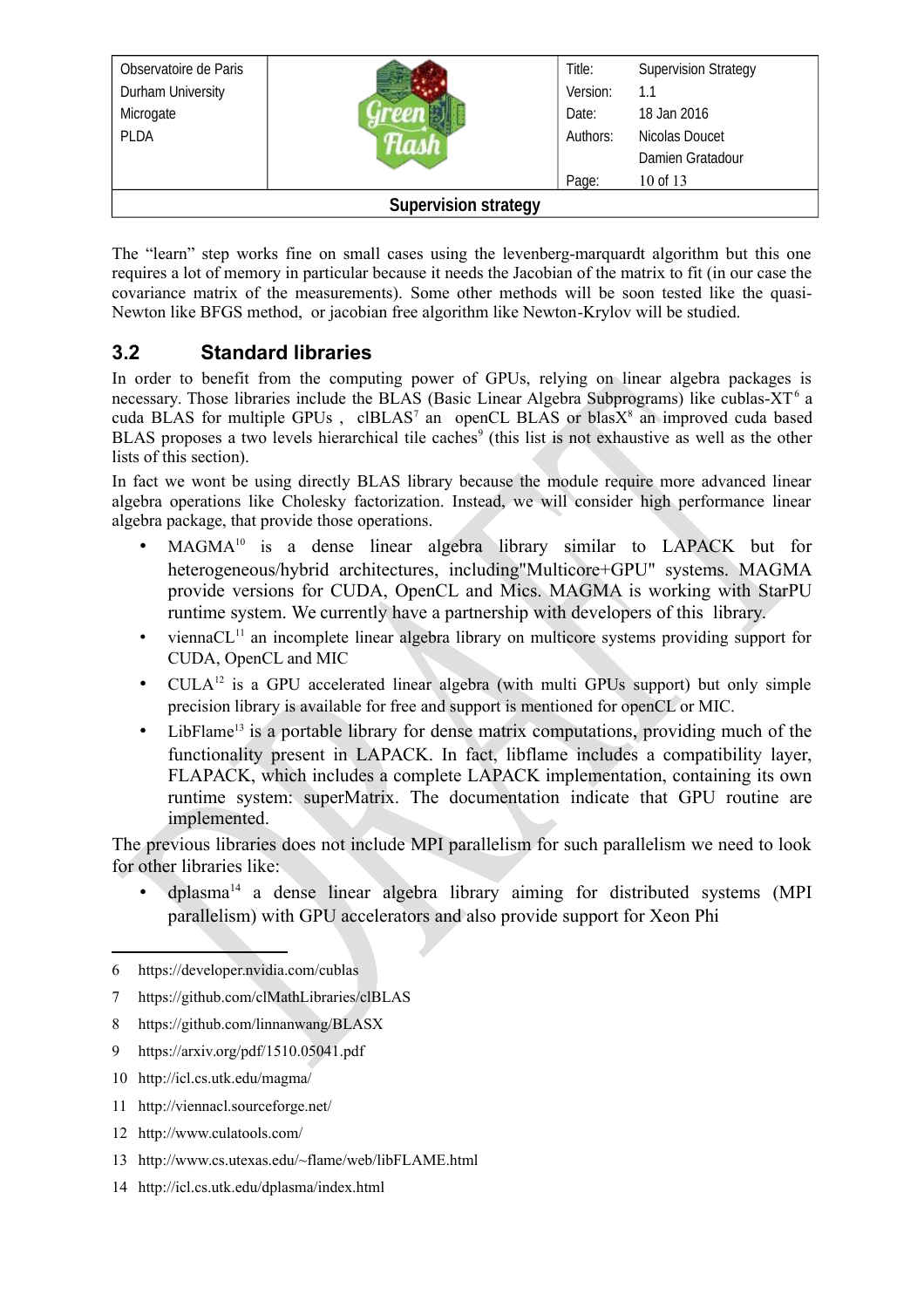| Observatoire de Paris |                             | Title:   | <b>Supervision Strategy</b> |
|-----------------------|-----------------------------|----------|-----------------------------|
| Durham University     |                             | Version: | 1.1                         |
| Microgate             |                             | Date:    | 18 Jan 2016                 |
| <b>PLDA</b>           |                             | Authors: | Nicolas Doucet              |
|                       |                             |          | Damien Gratadour            |
|                       |                             | Page:    | 11 of 13                    |
|                       | <b>Supervision strategy</b> |          |                             |

• PETS $c^{15}$  $c^{15}$  $c^{15}$  a library providing routines and data structures for scientific application. PETSc support MPI, GPUs (CUDA and OpenCL) and hybrid MPI-GPU parallelism. Using PETSc with OpenCL require viennaCL library.

In order to schedule task properly, improve data management and communication, we need a runtime system. Some of the libraries mentioned above contains one but we can try to switch to another on like OmpSs a high-level, task-based, parallel programming model supporting SMPs, heterogeneous systems (like GPGPU systems) and clusters.

#### <span id="page-10-3"></span>**3.3 Possible hardware implementations**

Considering the size of a single covariance matrix (up to  $100k \times 100k$ ), the memory requirements are quite large too (up to 80 Gbytes), hence this module require distributed memory. We can consider to use large but few CPUs (fat nodes) or on the contrary more of smaller CPUs (ARM) to store all the data necessary to the execution of the module. A third possibility would be to store the covariance matrix on GPUs or Xeon Phis persistently. This last option may need more effort in terms of development but may also be profitable in term of communication time. For instance using tile algorithm, operating on multiple tile stored on the same device wont need any communication.

All these hardware implementation will be considered in the Green Flash roadmap, the standard CPU option being considered as the reference in terms of compute performance and energy efficiency.

#### <span id="page-10-2"></span>**3.4 Efficient link to the real-time data pipeline**

Regular updates of the reconstructor matrix to the real-time data pipeline are required in order to follow the evolution of atmospheric turbulence conditions. As described in document AD03. We will assess such offloads as the full functionality prototype will be assembled (task 8.3 of the project, see AD02) and based on either a standard interconnect solution or on the smart interconnect solution developed in the project (see AD07).

### <span id="page-10-1"></span>**4 Implementation plan**

The work on the supervisor module spreads over several WP and several tasks of the project. They are detailed in the following (see AD02 for a complete list of WP).

### <span id="page-10-0"></span>**4.1** *Task 4.2: Supervisor module based on GPUs*

**Objectives.** The goal of this task is to address the most compute intensive task of the supervisor module: the computation of the *reconstructor* matrix and more generally the achievable performance of .large matrix (up to 100k x 100k) inversion in a pipeline for the computation of the *reconstructor* matrix on an ARM + GPU cluster. The targeted the compute performance is of the order of 150 to 200 TFLOPS and our goal is to reach this performance with a minimum number of GPUs on an energy efficient architecture.

On the algorithms side, we will rely on an existing collaboration with the MORSE project that has allowed us build a new implementation that outperforms asymptotically previous state-of-the-art implementations on x86 architectures with an up to 13-fold speedup. We propose to extend this study to a distributed configuration relying on ARM processors as host CPUs, reusing the hardware assembled in the context of the previous task.

<span id="page-10-4"></span><sup>15</sup> http://www.mcs.anl.gov/petsc/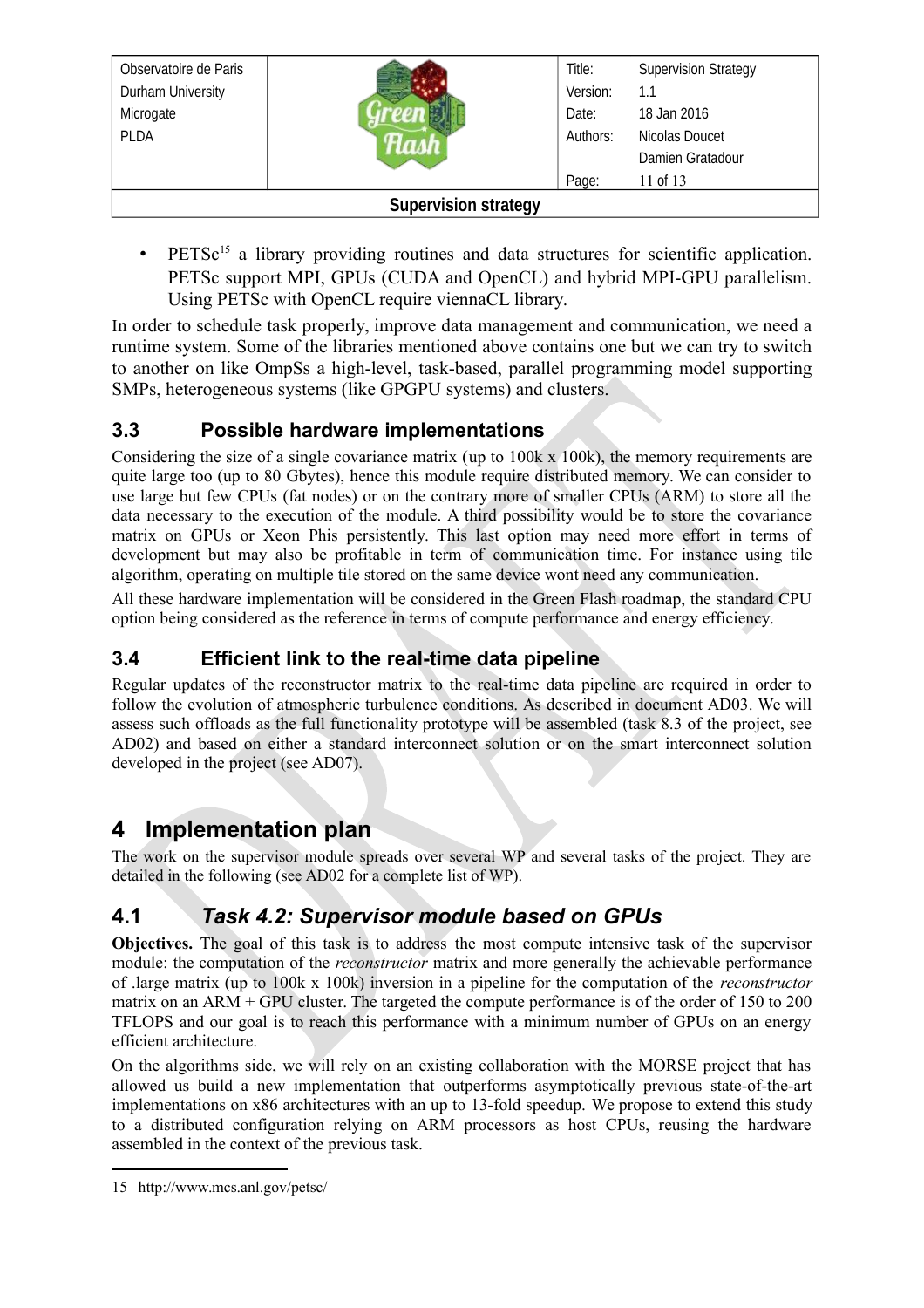| Observatoire de Paris |                             | Title:   | <b>Supervision Strategy</b> |
|-----------------------|-----------------------------|----------|-----------------------------|
| Durham University     |                             | Version: | 1.1                         |
| Microgate             |                             | Date:    | 18 Jan 2016                 |
| <b>PLDA</b>           |                             | Authors: | Nicolas Doucet              |
|                       |                             |          | Damien Gratadour            |
|                       |                             | Page:    | 12 of 13                    |
|                       | <b>Supervision strategy</b> |          |                             |

In the supervisor module, the smart interconnect features could be used to boost performance and the concept study of integrating these smart features in the programming model could be tested in this task, in relation with the developments led in task 8.3.

This task includes:

- an analysis of the compatibility of the RT-box design for the supervision and possible evolution of the configuration to adapt for the supervisor need (in particular the role of smart interconnects)
- the deployment of the supervisor core code on this platform relying on optimized dense linear algebra libraries
- performance assessment of the overall supervision pipeline with respect to the scale of the facility in terms of throughput and energy consumption
- implement and test new optimized supervision strategies on this architecture based on innovative programming models taking advantage of the smart features in the interconnect

#### <span id="page-11-0"></span>**4.2** *Task 4.3: Xeon Phis as alternative solution*

**Objectives.** This task will investigate the use of the Xeon Phi as an alternative acceleration technology for the hard real-time data processing in the RTC prototype.

The Xeon Phi is a Many Integrated Core (MIC) technology that is emerging as an alternative to GPU based accelerator cards. Whilst this processor has fewer 'cores' than GPUs, the cores provided are very similar to the standard X86 cores of a multi-core CPU processor. This means that the Phi can be programming in a very similar way to a standard processor. Code that has been optimised for a standard processor can be easily ported to this device. This is in contrast to the additional effort and expertise required to make use of the proprietary development API known as CUDA that is provided by NVidia, the leading manufacturer of GPUs. The roadmap of these MIC processors may be very important to HPC over the next few years. At present, they are provided as a PCIe accelerator card. However, it is very possible that such processors will merge with standard processor designs and take on the latter role. It is already possible to run an operating system in a stand-alone way on the Phi which is not the case for GPUs.

This task will entail investigating the Phi both as an accelerator and as a stand-alone processor. It can take various roles within the prototype RTC system, as a part of the hard real-time data pipeline, as an accelerator for soft real-time calculations and as an accelerator for real-time simulations. The full performance of the technology in all of these roles will be investigated and compared to that of GPUs. Since the Phi may be used running an operating system, the measurement of jitter in a phi-based data pipeline will be key. As well as absolute performance, the energy efficiency and relative cost of a Phi based solution will be investigated along with the scalability of such a system to provide for a high order system mapped to multiple Phi cards.

One key result of this evaluation will be the ease of programming of this technology. The Phi is provided with an API for OpenCL as well as dedicated compilers. The various models for the development of software for the Phi will be implemented and compared with each other and with those available for GPUs.

This task will be designed in such a way that a standard series of tests can be applied to additional MIC technology that emerges over the duration of this project. An example is the Tilera multi-core technology that is already available and that will be assessed for real-time HPC applications in a very similar manner to the Phi.